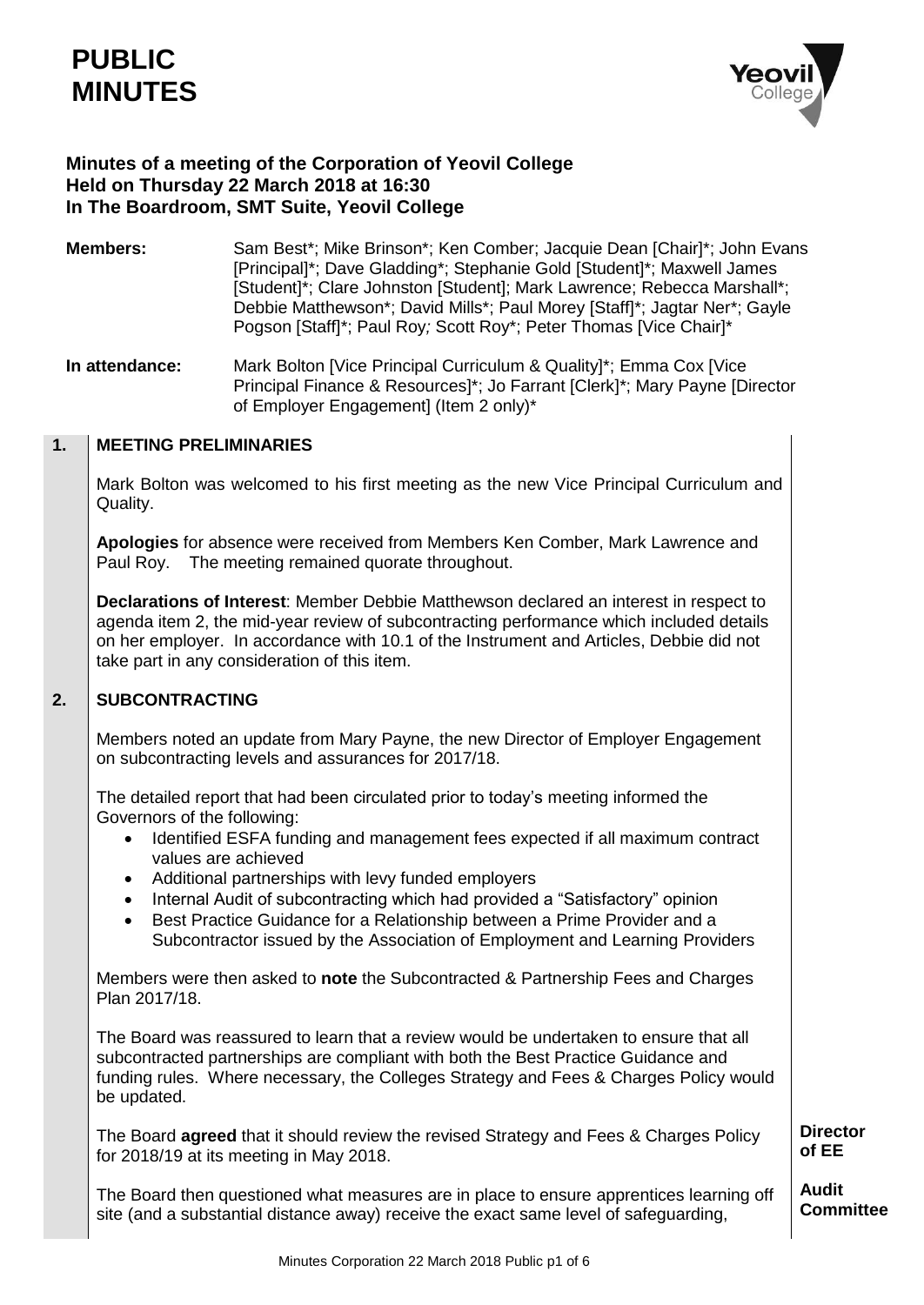equality & diversity, prevent and quality assurance as those learners based on campus. The Board agreed to delegate the monitoring of this matter to its Audit Committee.

David Mills joined the meeting at 16:50 Mary Payne was thanked and left the meeting at 17:00

#### **3. CHAIR'S REPORT**

Members **noted** the Chair's Report which included key items of business from today's earlier Search and Governance Committee Meeting that were not covered elsewhere on today's agenda.

Due to the significant number of recommendations that were agreed by the Search & Governance Committee, and to allow time for the Chair of the Committee to discuss the proposals with the Members concerned, the Board was informed that it would receive a detailed paper listing all the recommendations at its next meeting for consideration and approval.

One recommendation however that the Board was asked to consider at today's meeting was Sam Best taking on the Equality and Diversity Lead Governor role in addition to her existing role as Safeguarding Lead. The Board **supported** this recommendation and thanked Sam for her evolving commitment to this important area of work.

For the benefit of Members who were unable to attend the Special Corporation Meeting held on the 23 February 2018, it was re-announced that regrettably Member Paul Roy would be resigning in June 2018 as he had secured a new job out of the area.

**Chair** 

The Board was then asked to consider the recommendations for this year's Governors Consultations. Owing to the challenging agendas of late and the small window of time remaining this academic year, the Search and Governance Committee supported a recommendation to invite Governors to voice their views/concerns via email to the Chair, Vice Chair or Clerk. The Board **approved** this recommendation and Members should expect to receive an email direct from the Chair in the very near future.

For the benefit of Members who were unable to attend the Special Corporation Meeting held on the 12 March 2018, a reminder of the outcome of the recent sale of Holcote House was noted. Regular updates on developments will continue to be made at future Board meetings until the sale has been fully completed.

It was agreed that the FE Commissioner Diagnostic Assessment Report would be noted and referred to under agenda item 8, when discussing the Restructuring Facility.

#### **4. MINUTES OF CORPORATION MEETINGS**

The Board **APPROVED** the following minutes as true and accurate records of the meetings held on:

- 25 January 2018 Public
- 25 January 2018 Confidential
- 25 January 2018 Strictly Confidential
- 08 February 2018 Special
- 23 February 2018 Special
- 12 March 2018 Special

All sets of minutes were signed by the Chair.

#### **5. MATTERS ARISING**

The action and query sheet was **noted**, reviewed and updated. Actions were either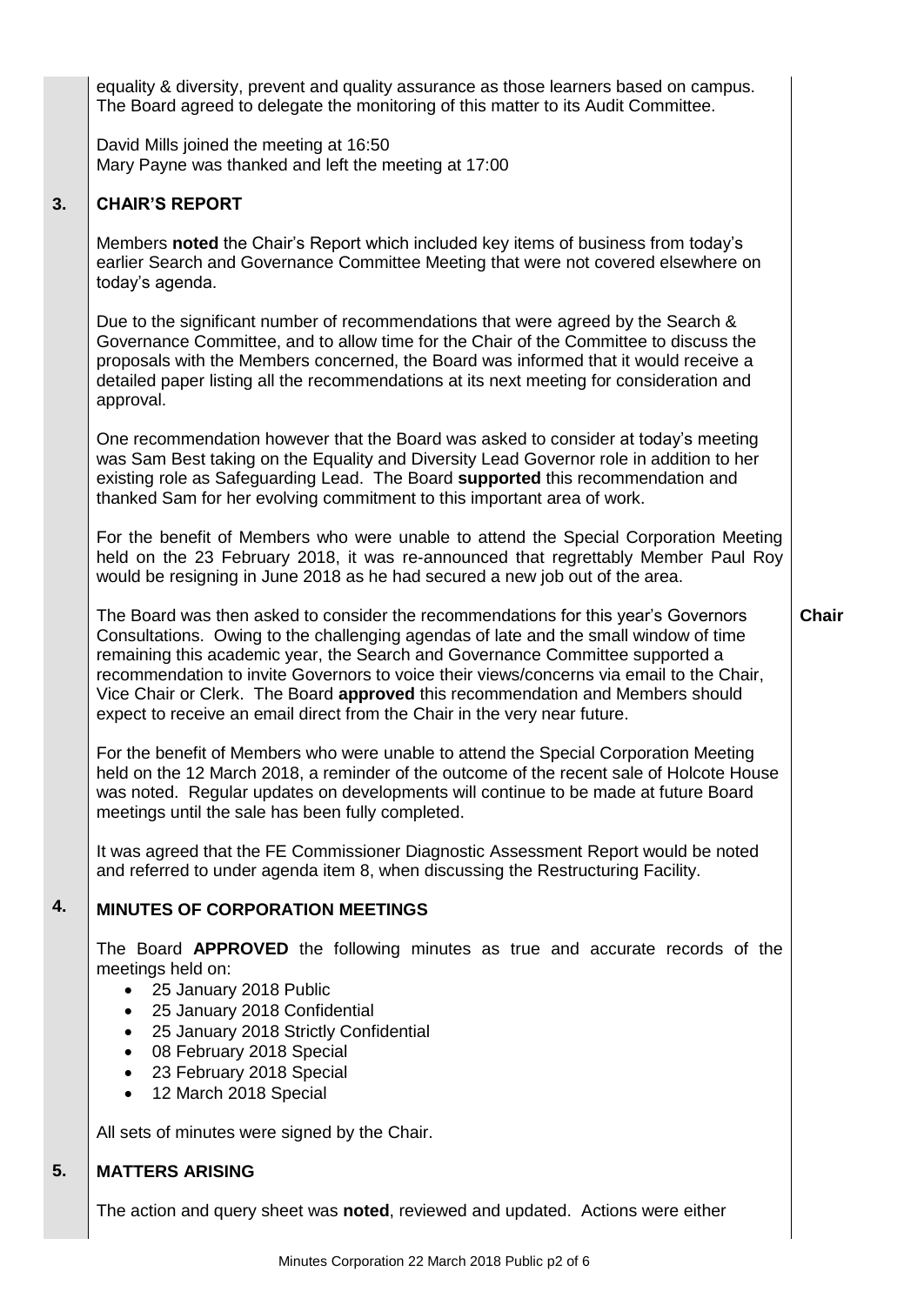complete, included elsewhere on today's agenda or being appropriately tracked and carried forward.

#### **6. FINANCIAL UPDATE**

The Board noted the related financial commentary within the January 2018 Management Accounts which included the flexed budget following thorough meetings with all budget holders back in January.

The following points in particular were brought to the Board's attention:

- **Significant increases in income**:
	- £115k awarded by the ESFA for AEB Classroom delivery
	- £200k for apprenticeship contract values which will see increases in both funding lines for delivery through subcontracting and an increase associated costs
	- £193k for fees income for 16-18 and in particular with school partnerships (14- 16)
	- £208k for student bursaries which had not previously been reported in the SOCI. There is now a requirement to report and recognise these bursaries showing as both income and costs.
	- £50k secured for the work placement pilot with a further £50k forecast
- **Pay:**
	- has significantly increased due to new posts and extra capacity being provided within Health, Motor Vehicle, IT, Employer Engagement and an additional Director role all of which contribute to over half of the variance.
- **Non pay:**
	- Franchising and Partnership costs have increased due to additional subcontractor in subcontracted (income offsets the spend and is shown within AEB Classroom and Apprenticeships)
	- Non pay currently does not include any overlay of the critical estate costs. The informal Finance Group will meet before the next Board meeting to look at the 5 year financial plan with estate works included.
- Last month's SOCI forecast the year-end budget making a small surplus of £82k. The flexed budget now forecast a deficit of around -£40k.

The latest KPIs were then reviewed and discussed in detail. The Vice Principal Finance and Resources mentioned that the ESFA had been very complimentary on the format at which the KPIs are presented. The process used for forecasting apprenticeship income for the rest of the year was explained to the Board.

At previous meetings, the Board had asked for the KPIs to show attendance by curriculum area. At this point, the Board were directed to the Dashboard which was viewed on screen. The Board learned that attendance is currently 4% behind from this time last year and that there had been particularly low attendance recorded in December and January. Local schools reported to have also suffered the same results possibly due to the amount of illness at that time. Latest reports show that attendance has risen again to just above 90%. These figures will be further scrutinised by the Board's Quality and Assurance Committee who feel that 90% attendance is only just acceptable.

## **Lloyds Bank – restated Term Loan Facility**

The Board noted a letter from Lloyds Bank dated 09 March 2018 addressed the Governing Body which confirmed the continuing terms (unaltered) and restated Term Loan Facility of £5,400,000.

**Q&A Committee**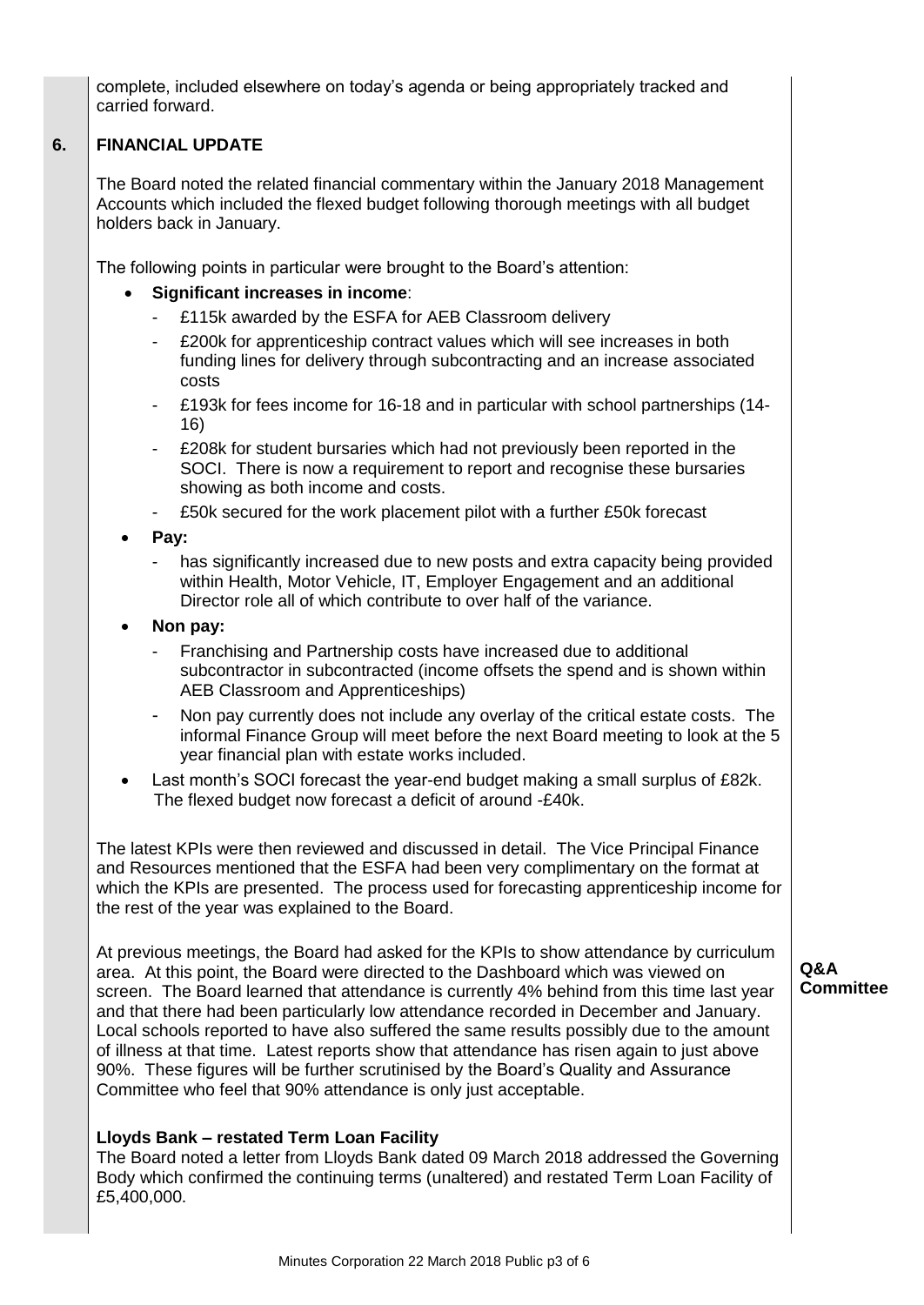# **Partnership with Plymouth University**

Prior to today's meeting, the Chair had agreed to an additional item of business under Financial Matters. The Board had received and been asked to note two Provider Agreements between the University of Plymouth and the College relating to the delivery of two projects both of which are partly funded by the European Social Fund. These high value contracts had been signed by the Vice Principal Finance and Resource and submitted accordingly. The Board made no additional comments in respect to this item.

#### **7. PRINCIPAL'S REPORT**

The Corporation **noted** the Principal's Report which updated the Board on the following key matters:

- Institute of Technology
- 4G sports pitch
- **Schools**
- T-levels
- Plymouth University
- Employer Advisory Groups (EAGs)
- Adverse weather
- Applications to date
- Apprenticeship recruitment evening
- KPIs

Discussions held on some of the above headlines were recorded separately in a confidential set of minutes.

The Board then **noted** the Operating Statement making particular reference to the only one red rag rated key action in respect to the development of a digital tool to assist with the sign up of apprenticeships. The Board had received a thorough update on this subject at its meeting in January where an action was agreed that the Board would be updated after a pilot of the programme had been undertaken (originally planned for end of March 2018). The Board were informed that the decision had been made by management to delay the pilot to allow time for the new Director of Employer Engagement to shape the scope and products of the pilot. The Board were supportive of this recommendation.

#### **8. RESTRUCTURING FACILITY**

**The Board** noted a report that had been prepared by the Vice Principal Finance and Resources which detailed the process for making an application to the Transaction Unit.

Discussions on this item were recorded separately in a confidential set of minutes.

#### **9. TEACHING AND LEARNING**

The Board were asked to **note** the minutes from the most recent meeting of the Quality and Assurance Committee held on 08 February 2018.

Particular reference was made to the actions in respect to Value Added which would be a main focus of the Committee at its future meetings. Value Added would also be a main topic of discussion at the Board's Strategy Day in June 2018.

The Board then **noted** the Lesson Observation Reports for Windows 1, 2 and 3, now referred to as Learning Walks which has the over-arching aim to support the development and improvement of teaching, learning and assessment with the objective of improving learner outcomes. Key Themes showing the strengths and actions for each curriculum area were noted. The Clerk would email all three reports to the Board after today's meeting.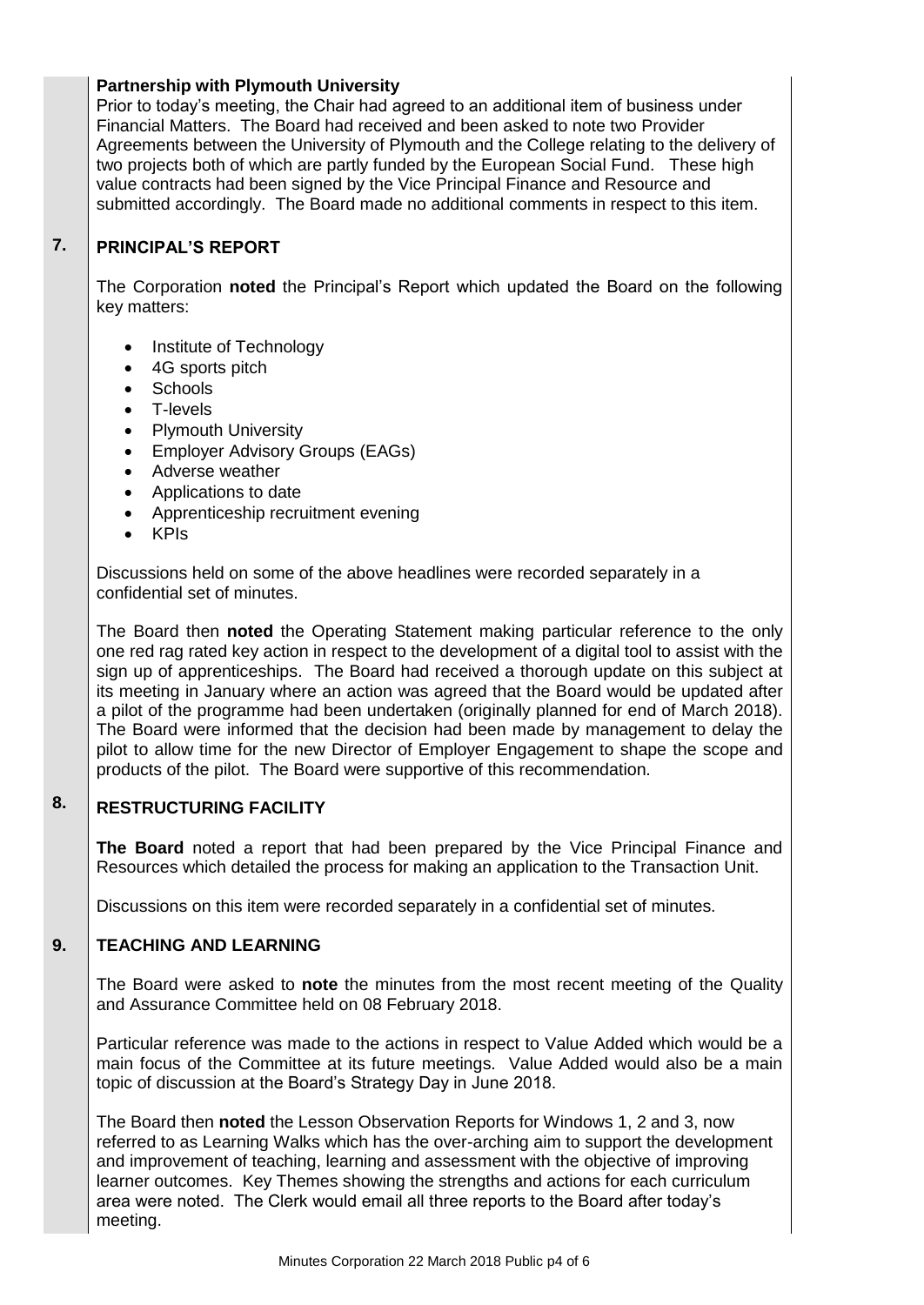#### **10. LEGAL, POLICY and REGULATORY MATTERS**

# **Corporation and Committee Meeting Dates 2018/19**

The Board **APPROVED** the recommended meetings dates for the Corporation and its Committees for 2018/19.

The Chair highlighted that there would be one less Board meeting in year (8) dropping the one usually held in April because of how Easter holiday falls in 2019. The Clerk was asked to explore the possibility of reducing the schedule further to 7 Board meetings per year owing to the fact that there are now more formal sub committees which cover essential items of business elsewhere. The Board were informed that the current informal finance group will become a formalised committee from the start of 2018/19. The Search and Governance Committee have already started to look at membership of this new committee. **Clerk**

# **Governors Annual Safeguarding Audit**

The Board noted the outcome of the Governors Annual Safeguarding Audit which had been submitted to the Somerset Safeguarding Children Board. The audit confirmed 98% compliance against safeguarding best practices as set out in the *Keeping Children Safe in Education 2016, Working Together to Safeguarding Children 2015 and Early Years Foundation Stage 2014.* The identified gaps would be addressed by the Head of Student Experience and the Safeguarding Lead Governor.

# **Safeguarding and Equality & Diversity (SED)**

The Board were updated on Safeguarding and E&D matters since the last meeting. The Board was informed that there are currently 70 students receiving support for a number of complex issues with a range of different interventions put in place.

The number of volunteer counsellors in College has risen to 12.

A recommendation was made and supported by the Board that Member Rebecca Marshall (child law expert) should be invited to attend the next Safeguarding and Equality & Diversity meeting in addition to meeting with the Head of Student Service to discuss the legal responsibilities for "looked after children".

## **Lead Governors Voice: Safeguarding and Equality & Diversity (SED)**

Sam Best had no further comments to make on this occasion.

## **Student Voice**

The FE Student Governor was thanked for his involvement in gathering a group a student ambassador's to meet with the Deputy FE Commissioner during their visit several weeks prior.

The Board were informed that students are helping with the Yeovil Half Marathon and Fun run on 25 March.

## **Staff Voice**

The most recent staff voice meeting had been cancelled due to the adverse weather conditions which closed the college. There were no comments made on this occasion.

#### **11. RISK MANAGEMENT INCLUDING AUDIT COMMITTEE BUSINESS**

## **Whistleblowing Policy and Procedure**

Based on the recommendation of the Audit Committee, the Board **APPROVED** the updated Whistleblowing Policy and Procedure which had been reviewed and updated by the Director of HR in consultation with the Clerk. .

Although the Committee was content to recommend approval of the policy and procedure as they currently stand, it agreed an action to invite the Director of HR to attend its next meeting in June to further explain the whistleblowing and grievance process and to seek reassurance that all staff across the college knows how to raise a whistleblowing concern.